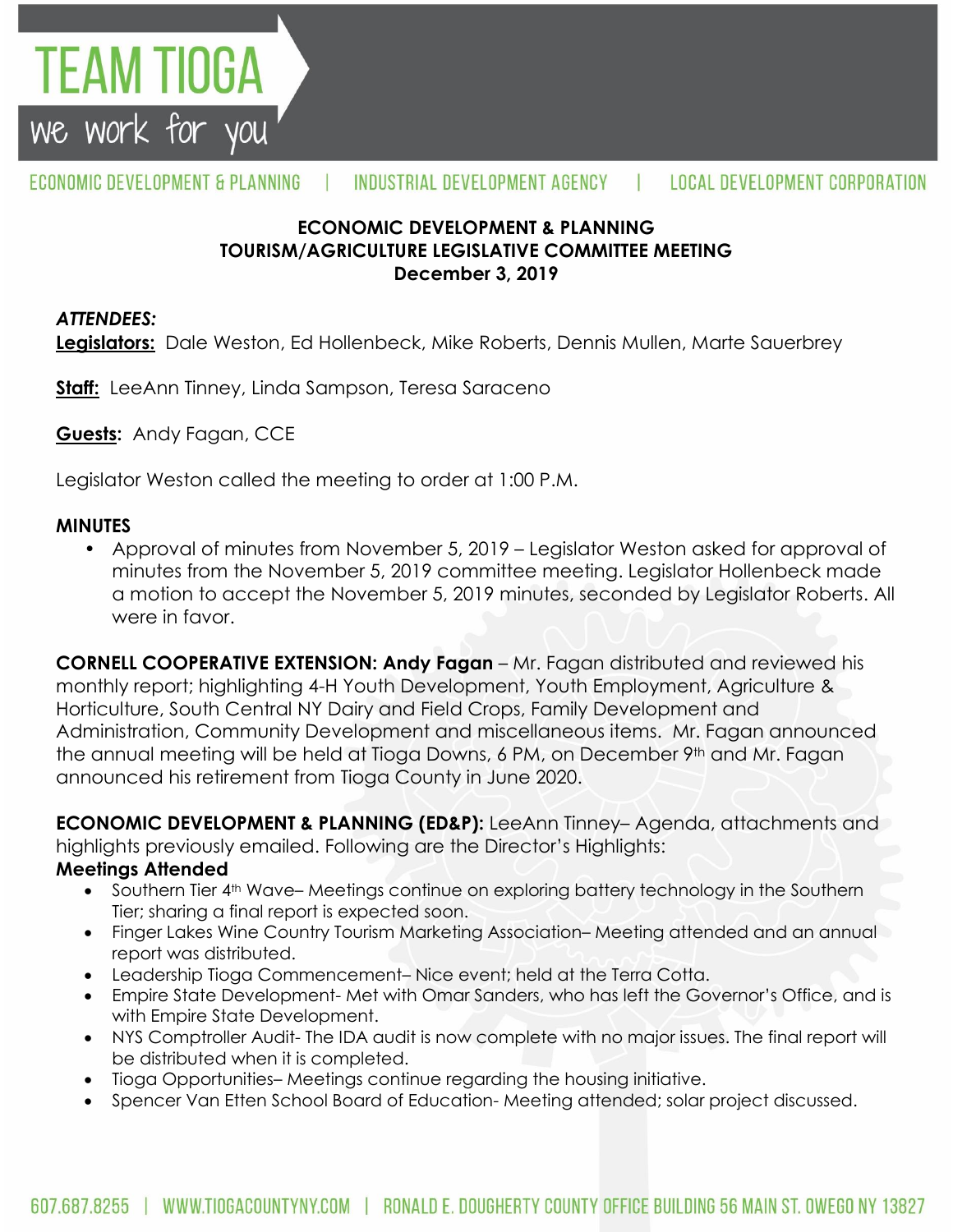- Waverly Central School District- Workforce Steering Committee meeting attended. Waverly Central School District and Owego Apalachin Central School District are taking the lead with the Workforce Pipeline Phase II Study.
- Tioga Women Lead- Meetings continue to discuss group's direction.
- Municipal Visits
	- o Town of Tioga- Meeting attended.
	- o Town of Owego- Meeting attended.
- Business Visits
	- o Raymond Hadley- Met to discuss recent challenges.
- Presentations- none

# **Department Highlights**

- 2020 Census- Complete Count Committee- Ms. Jardine continues outreach for public awareness; they will have a presence at the Lights on the River Event on Friday. Legislative Chair, Ms. Sauerbrey, requested a presentation to the Legislature.
- Village of Owego DRI
	- o TCIDA Multi Site- Contracts close to being in place.
	- o Ti-Ahwaga Community Players- Contract being finalized.
	- o Assistance admin (forms, materials, approvals)- Ms. Tinney reported that Ms. Woodburn and Ms. Jardine have been doing an outstanding job with assisting the Village of Owego with any administrative issues; updating forms, OHPC guidelines, and timelines. Preparing the Village for the DRI projects that are coming.
- Land Bank
	- o Change to By-laws- Resolution listed below. The change in by-laws will allow for two At-Large Members on the Property Development Corporation Board; making it easier to find board members to serve.
	- o Board appointments- Re-appointment resolutions below.
- Community Development
	- o Tioga County Housing Study Implementation- The following have shown interest:
		- **Innarella Developers**
		- **Allegro Developers**
		- Tiny House Project- Owego Apalachin Central School District is working in partnership with Tioga Opportunities on this project.
	- o Non- Profit Activity
		- **After Hours Event-Ms. Hendrickson attended event.**
		- Non Profit Network Ms. Hendrickson attended meeting.
	- o REAP- Ms. Tinney addressed a previous question regarding REAP's relevance; a REAP In Review flyer/report was distributed. REAP is working on the following projects:
		- **Broadband Study**
		- **Strategic Plan- REAP's direction is in discussion.**
		- Raymond Hadley- Assisting with their Equipment Lease Program.
		- Ag Value Chain- Working with the ED&P Department exploring an Ag Value Chain study.

Ms. Tinney pointed out the potential, pending and active grants, listed below, running through REAP and indicated their interest in continuing to partner with the ED&P Department to access USDA funds set aside for REAP.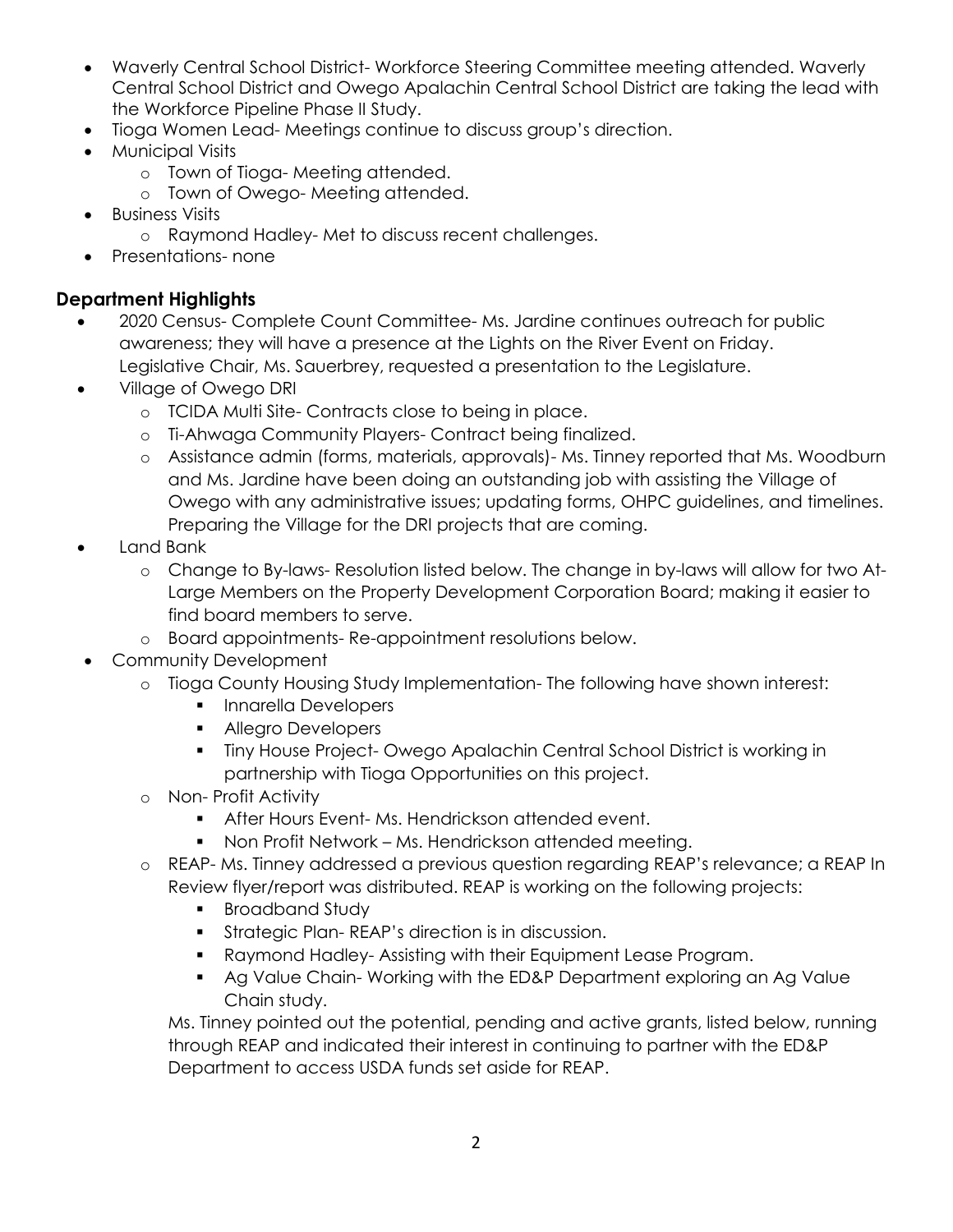- Workforce
	- o Phase II Implementation Strategy
		- Waverly Central School and Owego Apalachin Central School- Both acting as leads in this project.
- $\bullet$  Ag
	- o 8 Year District Review for 2 districts- Ms. Griffiths begins process next month.
	- o Annual Inclusion Enrollment- Ms. Griffiths begins process next month.
	- o Food Hub- Ms. Griffiths is exploring an innovative approach to a food hub. An existing company has been identified that will connect producers with the consumers; trucking product from the producers directly to the consumer. An event will be planned to introduce this program soon. Engelbert Farms has agreed to act as the aggregate location.
	- o Ag Value Chain study
- Planning
	- o 239 Reviews
		- None
	- o Plans
		- Village of Spencer Land Use Commission- Public Hearing planned for December 2<sup>nd</sup> was cancelled due to the weather. A date will be set for next week.
		- REAP- Tioga County Code Enforcement Shared Services Feasibility
		- **REAP- Tioga County Workforce Pipeline, Phase II**
- Grants- Ms. Tinney reported the ED&P Department is working on and/or assisting with the following grants:
	- o Potential
		- **REAP- USDA, Tioga County (broadband study)**
		- **REAP- USDA, Tioga County (Ag value chain study)**
		- REAP- USDA Community Facilities, Town of Richford- (water system)
		- REAP- USDA Community Facilities, Richford Fire Dept.- (fire station)
		- REAP- USDA Village of Spencer- Raymond Hadley (equipment)
	- o Pending
		- **Tioga County-Snowmobile**
		- **Town of Berkshire- DOT (sidewalk extension)**
		- **Village of Owego- Design Connect (Art Park)**
		- Village of Owego- Police Station exterior restoration (CFA)
		- **Village of Owego- NY Main Street (CFA)**
		- Village of Owego- Rural Innovation Initiative (CPSI)
		- Owego Apalachin Central School District- WDI (workforce)
		- Town of Richford- SAM, Assemblyman Friend (highway equipment)
		- **REAP- Tioga Downs, Evergreen Cemetery (monument repair)**
		- **ESD Capital (CFA)** 
			- > Town of Barton-Midwestern Pet Foods
			- Village of Owego- Home Central
			- Village of Owego- Racker
	- o Active
		- **Tioga County-Snowmobile**
		- Village of Owego- Evergreen Cemetery Cultural Landscape Report
		- **Village of Owego- RESTORE NY, Briggs/Award**